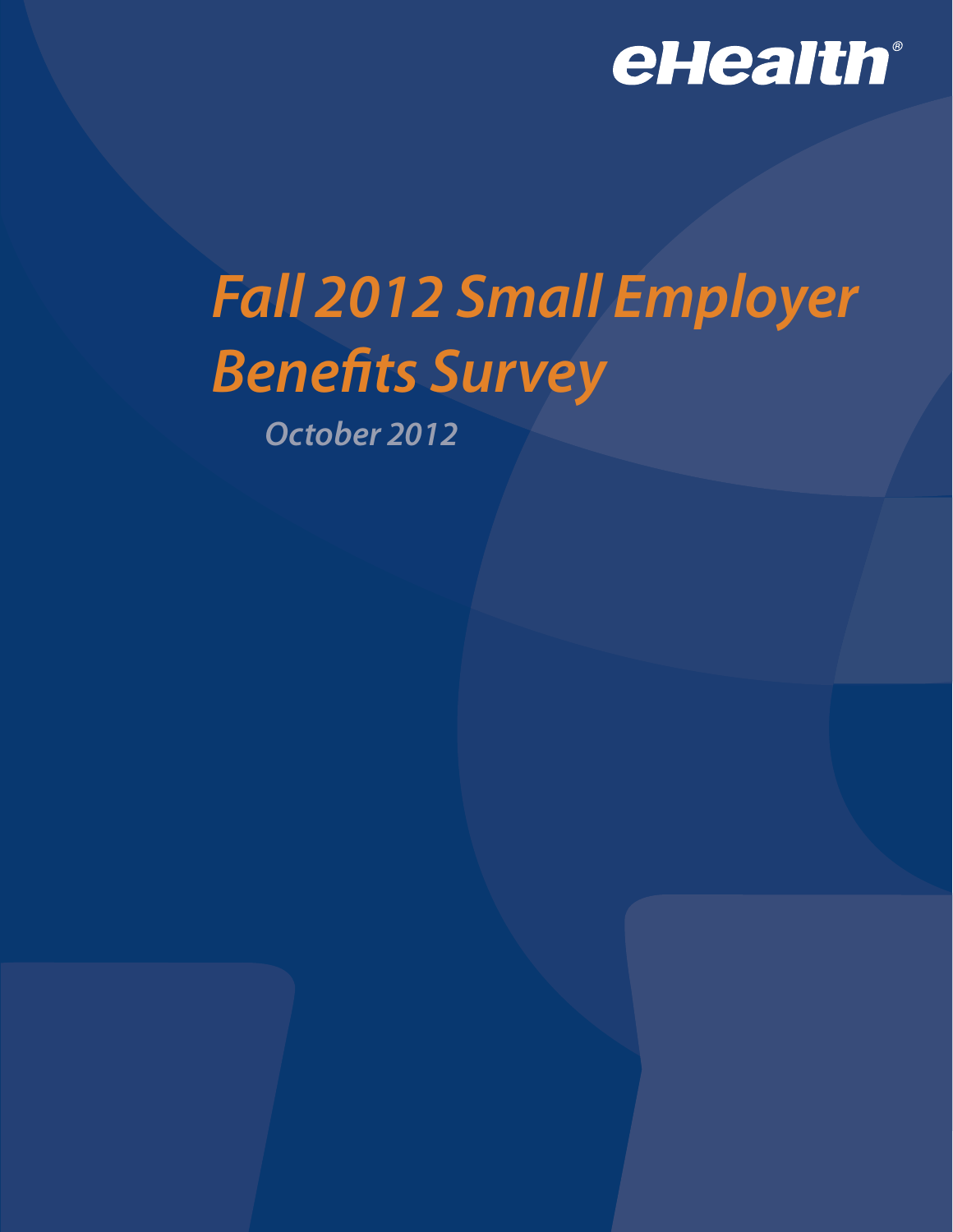# *Survey Background and Methodology*

eHealth, Inc. conducted an anonymous online survey of 439 small employers and self-employed business owners who purchased their health insurance through eHealthInsurance.com to gain insight into trends in customer behavior and sentiments about health care costs, health care reform legislation and potential cost-saving strategies. This report summarizes those findings. The survey was emailed to a random sample of eHealthInsurance customers and results were collected between August 15 and August 22, 2012. Those who responded to the survey were presented with a \$10 reward. Numbers used in the report summary and charts are rounded to the nearest full percentage. Numbers in the detailed responses below are given to the nearest first decimal. The combined total may exceed or fall under 100% due to rounding.

**Average employer size** – Two-fifths of the employers who responded to the survey (40%) provided health insurance for employees; among those, the average employer had 5 employees; ninety-five percent (95%) had between 1 and 10 employees, three percent (3%) had between 10 and 30 employees and less than two percent (1.6%) had between 90 and 60 employees

### *Table of Contents*

| Involving employees in the process of buying health insurance |
|---------------------------------------------------------------|
|                                                               |
| Misconceptions about health reform legislation                |
| The requirement for employers to provide health insurance     |
| The requirement to pay additional taxes                       |
| Employers planning to drop health insurance coverage in 2014  |
| Primary concerns about health reform                          |
| Health insurance rebates                                      |
|                                                               |
| Cost-saving strategies                                        |
| Thoughts about reducing benefits                              |
| Wellness initiatives                                          |
|                                                               |

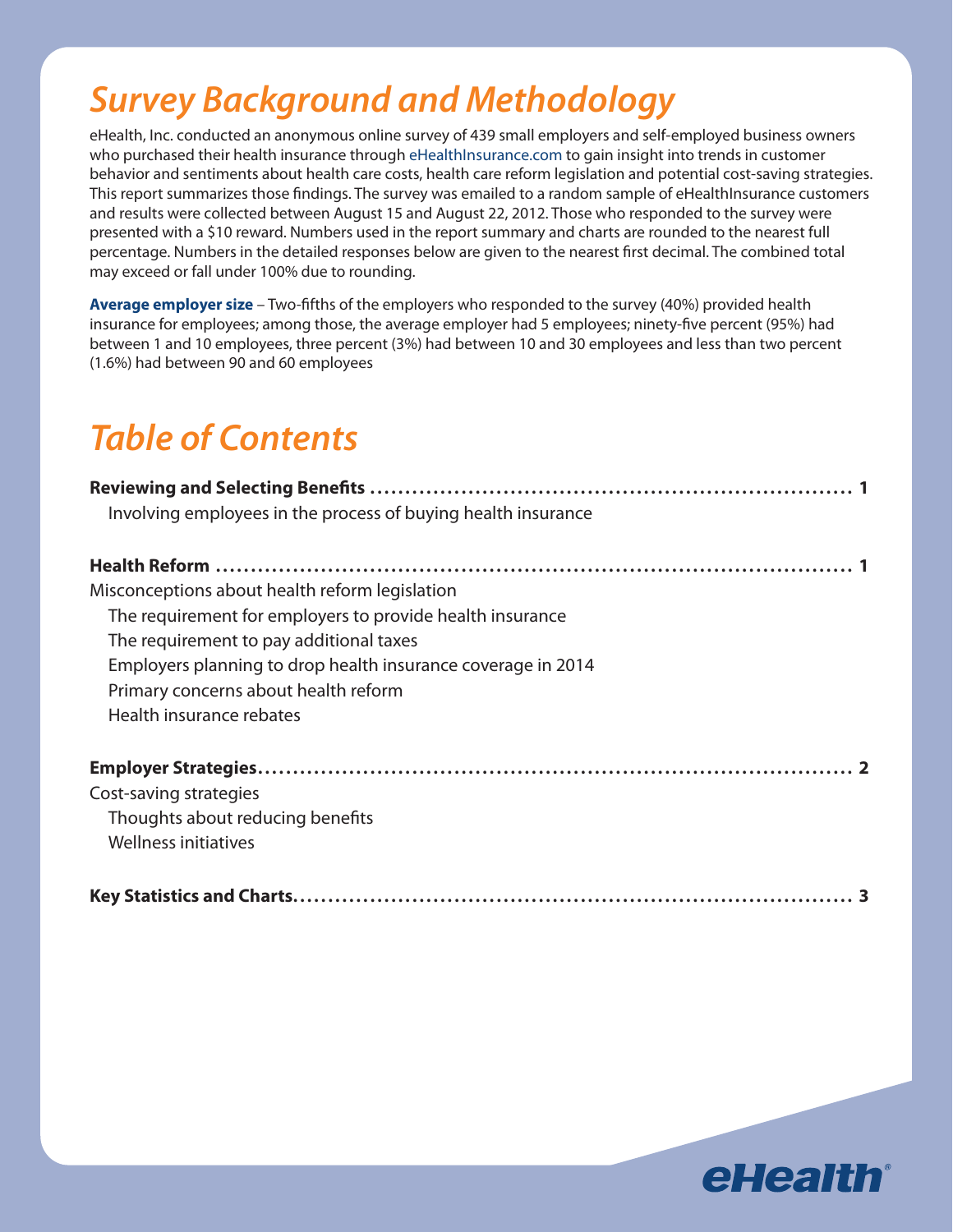# *Reviewing and Selecting Benefits*

**Involving employees in the process of buying health insurance** – More than half of the small employers in the survey (59%) who provide insurance for their employees say they ask their employees for input when reviewing their company's health insurance benefits. Just a little more than a quarter (28%) of employers said they never ask their employees for input, and more than one-in-ten (13%) get input from employees on occasion.

#### *How often do employers review their plan benefits?*

- The majority of small employers (83%) said they review their companies' health plan benefits once a year.
- About one-in-twelve (8%) review their plan benefits every six months.
- • Only about seven percent (7%) review their plan benefits every time they get a rate increase.

### *Health Reform*

**Misconceptions about health reform legislation** – When it comes to health reform legislation, many small employers still hold misconceptions about what health care reform requires them to do for employees.

**The requirement to provide health insurance** – Only two employers in the survey had more than 50 employees. However, one-third (34%) incorrectly believed that they were required to buy insurance for employees and about one-third (35%) did not know if they would be required to do so in 2014. Slightly less than one-third (31%) knew that they were not required to provide health insurance to their employees.

**What's in the law** – Under the ACA, employers with fewer than 50 full-time employees are not required to buy health insurance for those employees.

**The requirement to pay additional taxes if you do not provide health insurance for employees** – More than one-third (35%) percent did not know that they would not be required to pay a tax for not providing health insurance in 2014. Fewer than one in four respondents correctly said that the reform law does not require them to a pay tax if they don't offer insurance.

**What's in the law** – Under the ACA, employers with fewer than 50 full-time employees are not required to pay a tax penalty of any kind if they do not provide health insurance for employees. Only two employers in the survey had more than 50 employees.

**Employers' plans for offering health insurance coverage to employees in 2014** - About one-third of employers (32%) said they would either consider dropping health coverage for employees (29%) or definitely drop health coverage for their employees (3%) in 2014. The majority (68%) said they would not drop coverage for employees in 2014.

**Primary concerns employers have about health reform** – When it comes to health care reform, the majority (61%) of small employers are most concerned about the cost and budgetary implications of the law.

- • One-in-four (25%) said understanding the impact on their businesses was their biggest concern.
- • Only 3% said communicating changes to employees was their biggest concern.
- • About one-in-ten (11%) said they are not concerned about health care reform.

**Employers not planning for health care reform** – The vast majority of small employers (77%) said that they were not doing any long-term planning based on their expectations of how health care reform might impact their business.

**Health insurance exchanges** – When it comes to health reform legislation, a large majority of small business owners (78%) said they did not know how health insurance exchanges could impact their business beginning in 2014.

**Health insurance rebates** – Health care reform requires insurers to issue rebates to customers when they spend less than eighty to eighty-five percent of health care premiums on health care in 2011.

- • Only about one-fourth (24%) of the employers surveyed actually got a rebate. And, about two-fifths (41%) of the employers who did not get a rebate were happy their insurer managed costs in accordance with the new health reform law in 2011.
- Two-thirds (65%) of small employers said getting a rebate would make them feel better about their insurance company.

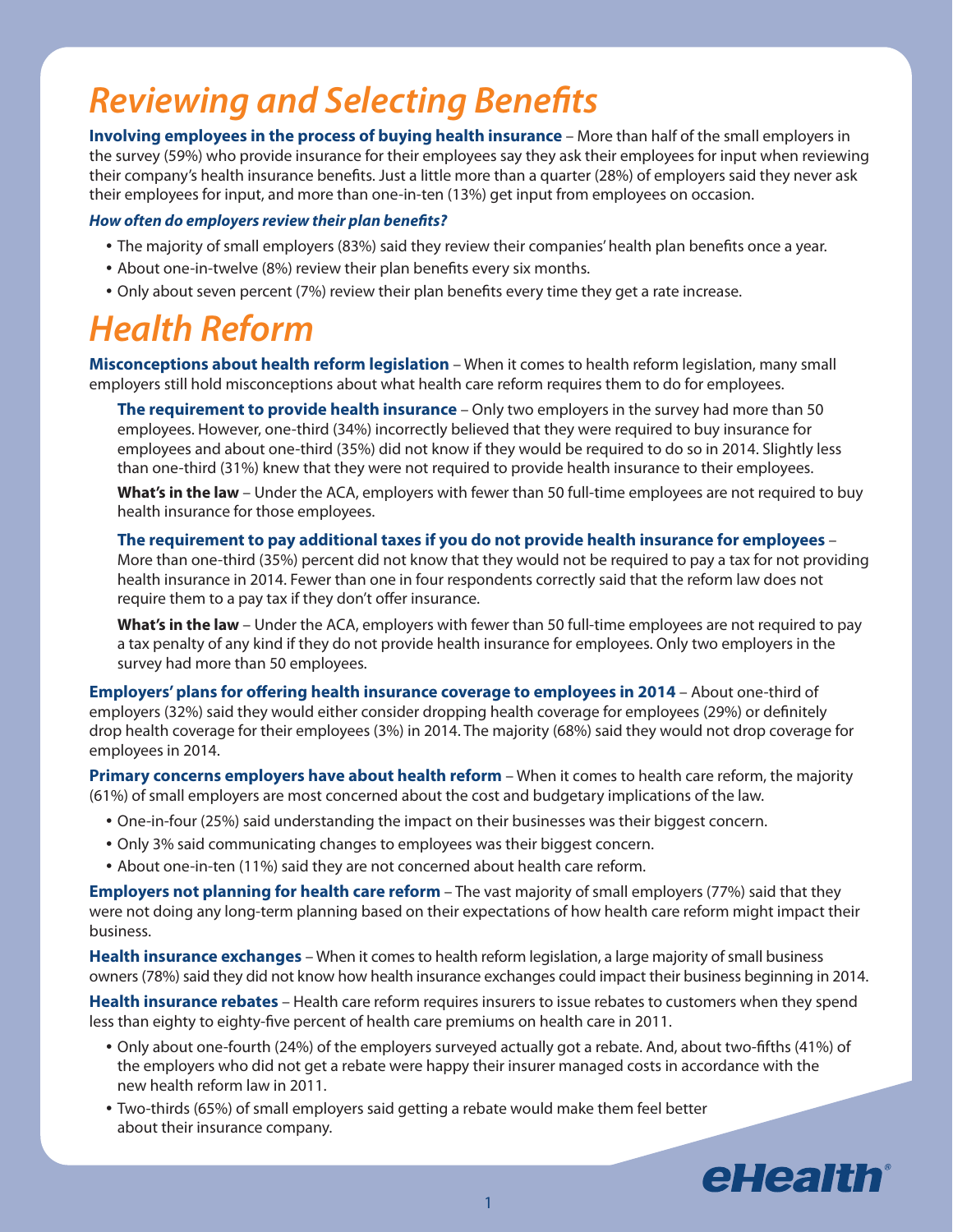**Got a rebate** – Among those employers who did receive a rebate, forty percent (40%) shared it with their employees, either by lowering their health insurance premiums (42%) or by giving them individual rebate checks (33%).

**Did not get a rebate** – Employers who did not receive a rebate were split fairly evenly on the issue; forty-two percent (42%) were upset about not getting a rebate, while forty-one percent (41%) were happy not to get a rebate. Sixteen percent (16%) thought the rebates were a waste of time and money.

## *Employer strategies to cut health care costs*

**Cost-saving strategies** – When it comes to saving money on health insurance, most employers were willing to adopt new strategies.

**Reducing benefits** – eHealth's Small Employer Survey published in March of 2012 found that most employers offer health insurance either due to a moral obligation (44%) or because they need to provide health insurance to recruit and retain talented employees (33%). In this latest survey, eHealth researched employer's willingness to reduce benefits in order to manage costs.

- More than half (51%) said that they would consider increasing an employee's share of premiums.
- • More than one-third (39%) said that they would consider increasing an employee's deductible.
- • One-in-ten (10%) said that to save costs they would consider reducing an employee's health insurance benefits but would want to offer less expensive benefits like life insurance, dental insurance and vision insurance to offset reductions to health coverage.

**Wellness initiatives** – eHealth also researched employers' feelings about wellness programs. Altogether, nearly half of the employers surveyed (44%) felt it would be fair to impose penalties on employees who don't participate in wellness programs.

The penalties most employers were comfortable with include:

- Raising health insurance premiums thirty-three percent (33%)
- Imposing a surcharge fourteen percent (14%)
- • More than 40% of employers willing to penalize employees said they would consider any of the following to be acceptable penalties:
	- Reducing health insurance benefits
	- Reducing benefits like dental and vision coverage
	- Reducing 401k contributions, stock options or bonuses

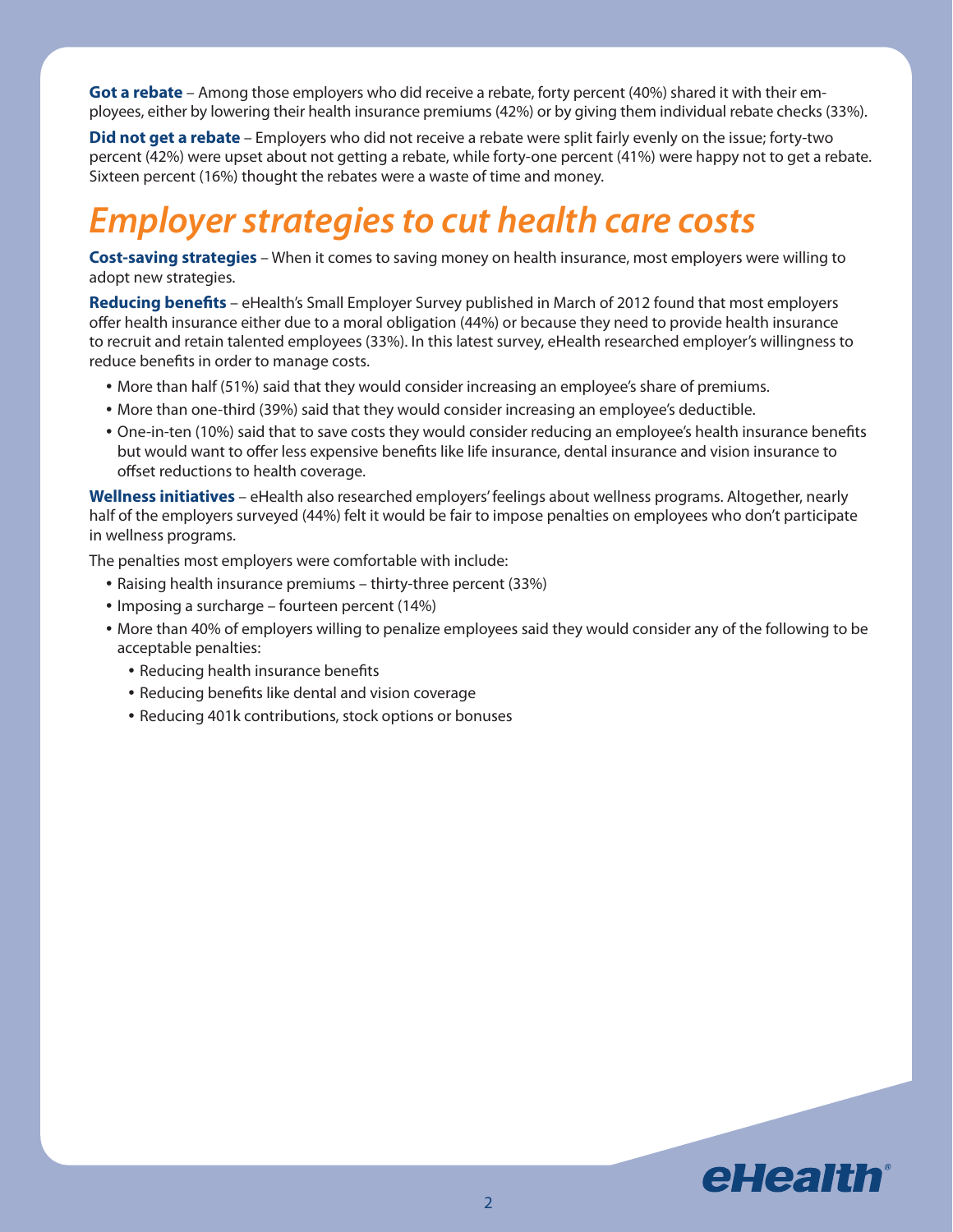### *Key Statistics and Charts Involving employees in the purchase process*

More than half of the small employers in the survey (59%) who provide insurance for their employees say they ask their employees for input when reviewing their company's health insurance benefits.



# **Do you ask for input from your employees**

- Fifty-nine percent (59%) of employers said they get input from employees about their company's health benefits.
- Twenty-eight percent (28%) of employers said they never ask their employees for input on health insurance benefits.
- Thirteen percent (13%) of employers said they get input from employees about their company's health benefits on occasion.

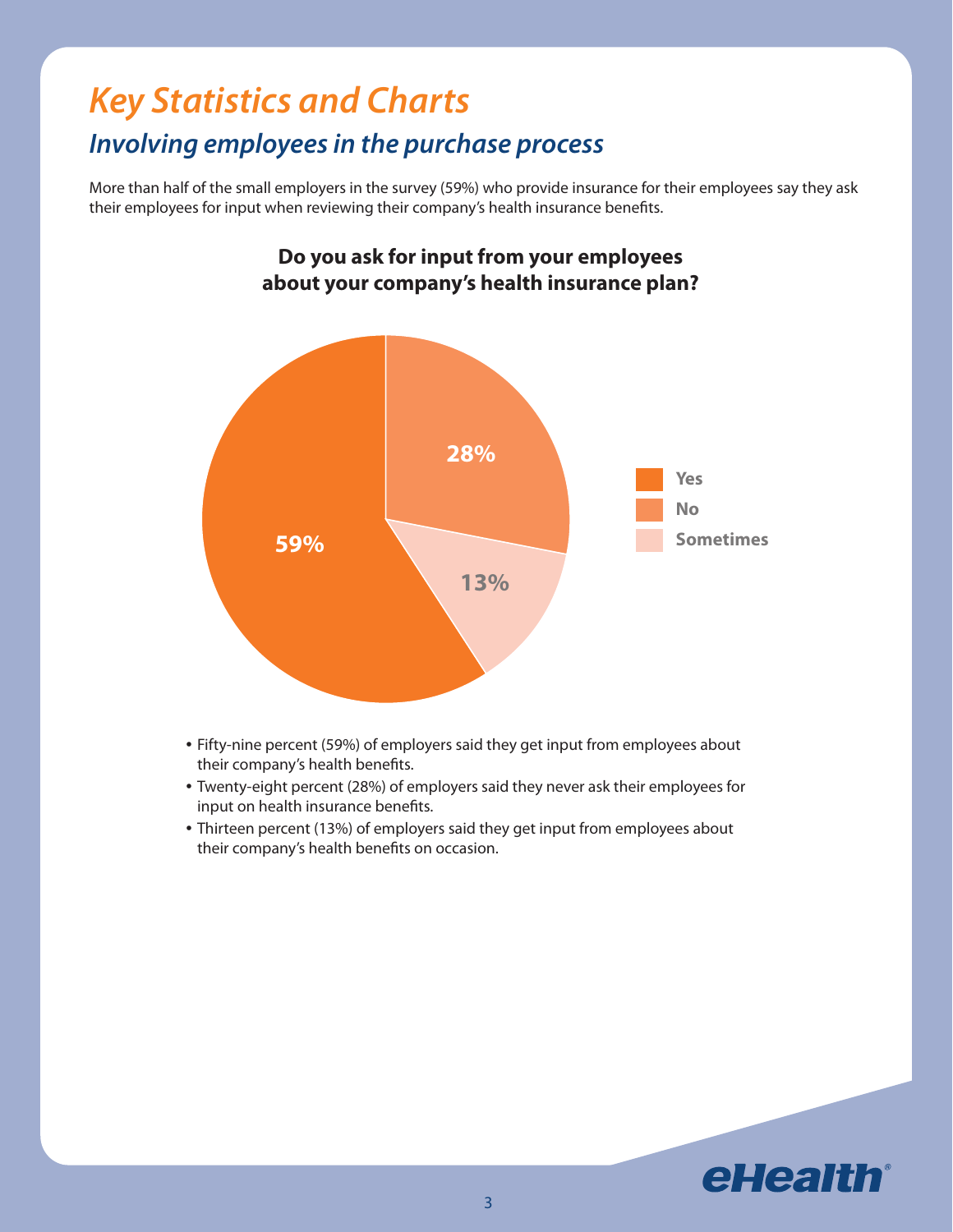### *The requirement to provide health insurance*

Under the ACA employers with fewer than 50 full-time employees are not required to buy health insurance for employees. Only two of the employers in the survey had more than 50 employees.



### **To the best of your knowledge: Does health care reform require you to provide health insurance for your employees in 2014?**

- Thirty-four percent (34%) incorrectly believed that they were required to buy insurance for employees in 2014.
- Thirty-five percent (35%) did not know if they would be required to buy insurance for employees in 2014.
- Thirty-one percent (31%) knew that they were not required to provide health insurance to their employees.

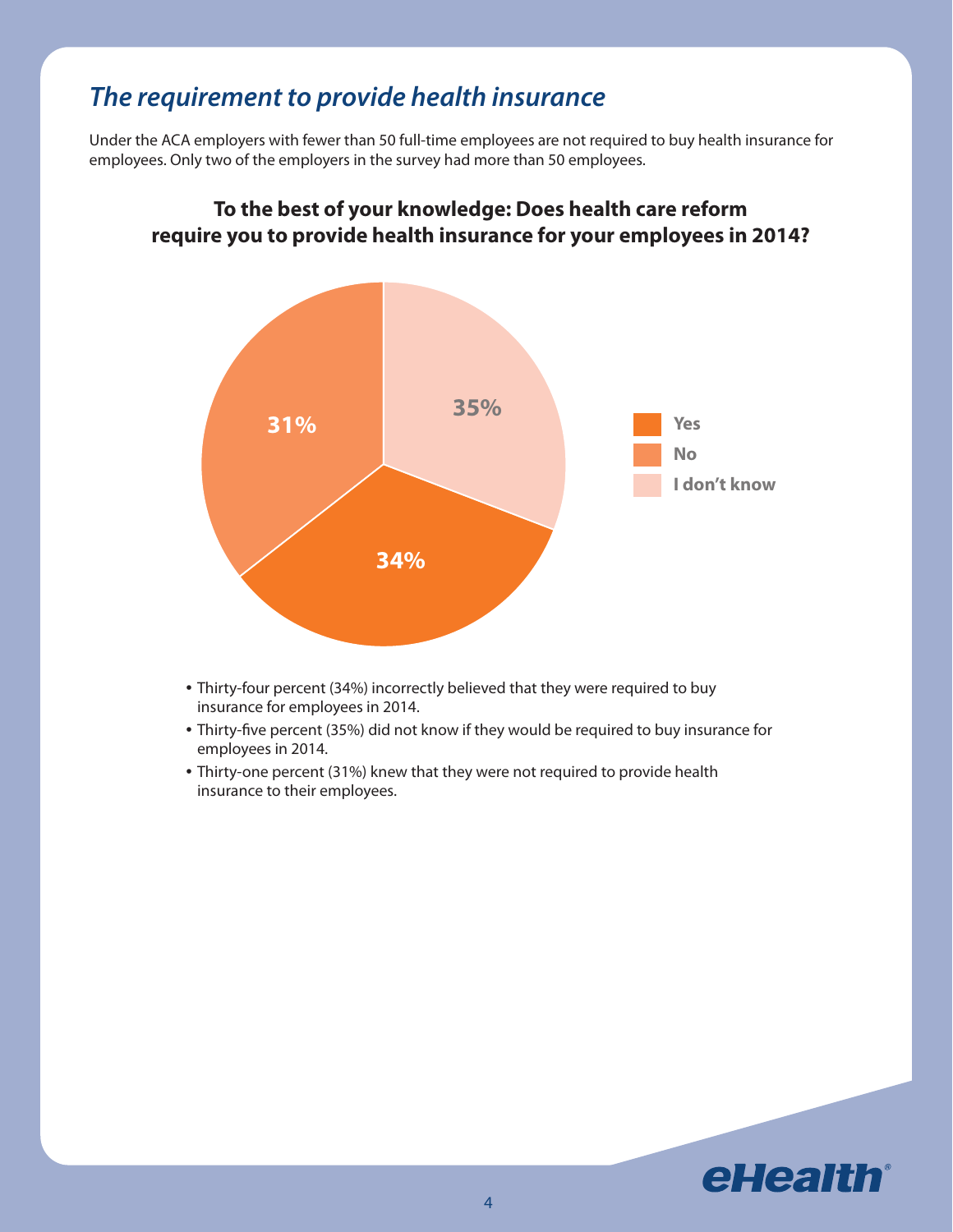### *Are employers planning to stop offering health insurance coverage to employees in 2014?*

The Affordable Care Act calls for the creation of health insurance exchanges in 2014, which would allow employees to buy subsidized health insurance on the individual health insurance market, without risk of being declined due to a pre-existing condition. This could theoretically eliminate the moral obligation some employers feel to provide health coverage for their employees.



### **Based on your current knowledge of health reform: Would you drop health insurance for your employees in 2014?**

- Twenty-nine percent (29%) of employers said they would consider dropping health coverage for employees in 2014.
- Only three percent (3%) said they would definitely drop health coverage for their employees in 2014.
- Sixty-eight percent (68%) of employers surveyed said they would not drop coverage for employees in 2014.

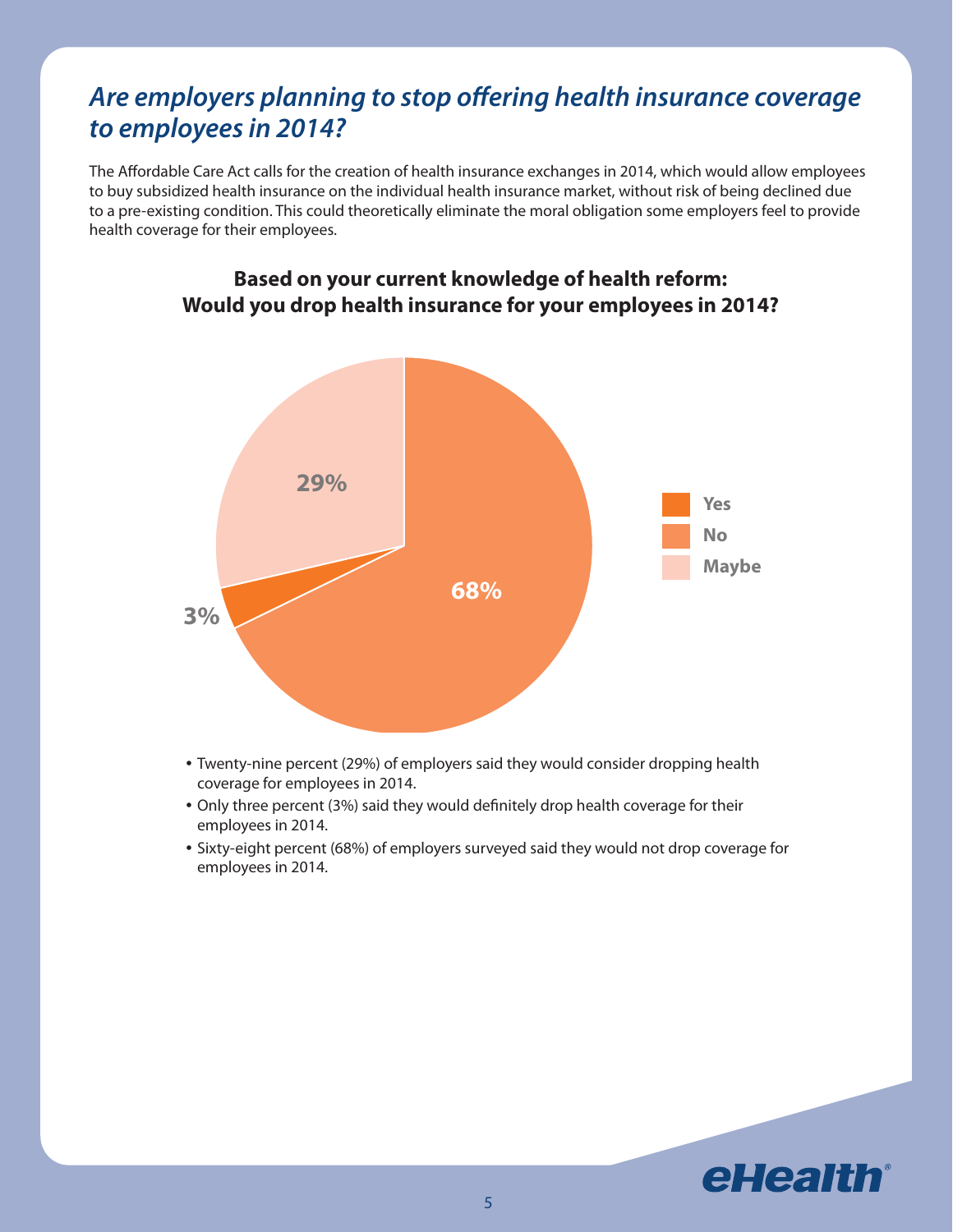### *The requirement to pay additional taxes if you do not provide health insurance for employees*

Health care reform does not require employers with fewer than 50 full-time employees to pay a tax penalty of any kind if they do not provide health insurance for employees. Employers with 51 to 199 full-time employees must pay a \$2,000 tax penalty for each of their employees who purchase health insurance through an exchange. But, they're exempt from paying taxes for the 20 employees who do so. Only two employers in the survey had more than 50 employees; both of whom answered the question correctly, based on their size.

### **To the best of your knowledge: Will health care reform require your business to pay a tax if you DO NOT provide health insurance for employees in 2014?**



- Thirty-four percent (34%) of the employers in the survey thought they would be required to pay a tax for not providing health insurance in 2014.
- • Thirty-five percent (35%) did not know if they would be required to provide health insurance for their employees.
- • Only thirty-one percent (31%) of the survey respondents correctly said that health reform law would not require them to a pay tax if they don't offer insurance.